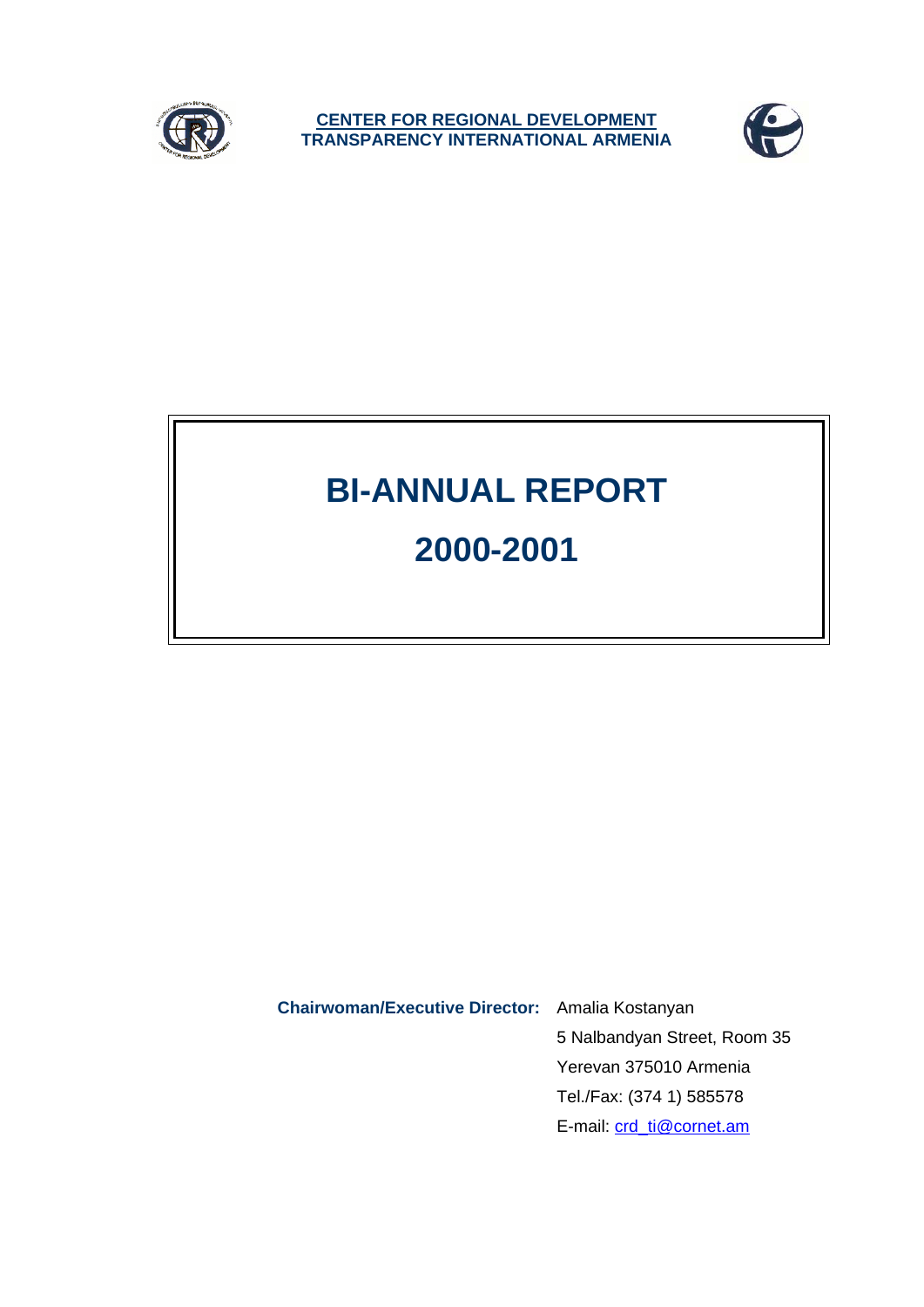## *1. ORGANIZATIONAL DEVELOPMENT*

### *Foundation*

The Center for Regional Development is a non-governmental organization (hereinafter the Organization), founded in July 2000. The Goal of the organization is to promote political, economic and social reforms through the fostering of good governance.

Founding members of the Organization were:

- 1. Amalia Kostanyan, Chairwoman/Executive Director
- 2. Arevik Saribekyan, Board Member
- 3. Sona Ayvazyan, Board Member
- 4. Arthur Lalayan, Board Member
- 5. Alexander Gazaryan, Board Member
- 6. Gohar Minasyan, Oversight Committee Member
- 7. Marine Ghazaryan, Oversight Committee Member
- 8. Marine Klyan, Member
- 9. Varuzhan Hoktanyan, Member
- 10. Lilit Hakobyan, Member
- 11. Mkhitar Balayan, Member
- 12. Bagrat Tunyan, Member
- 13. David Sargsyan, Member

In 2001, Tigran Aloyan, Narine Matinyan and Naira Gyulnazaryan joined the Organization. The total number of members in December 2001 was 16 people.

The Organization was registered at the Ministry of Justice of RA on August 21, 2000.

#### *Accreditation*

The first initiative of the Organization was the Conference "Towards Good Governance through Regional Cooperation" organized in October of 2000, with the support of a grant from the US State Department Bureau for Education and Culture, received by A.Kostanyan, Chairwoman of the Organization. Conference participants included Donald Bowser, Program Officer on CIS Countries of Transparency International (TI) anti-corruption movement's Secretariat, and Gia Kiknadze, Director of TI Georgia.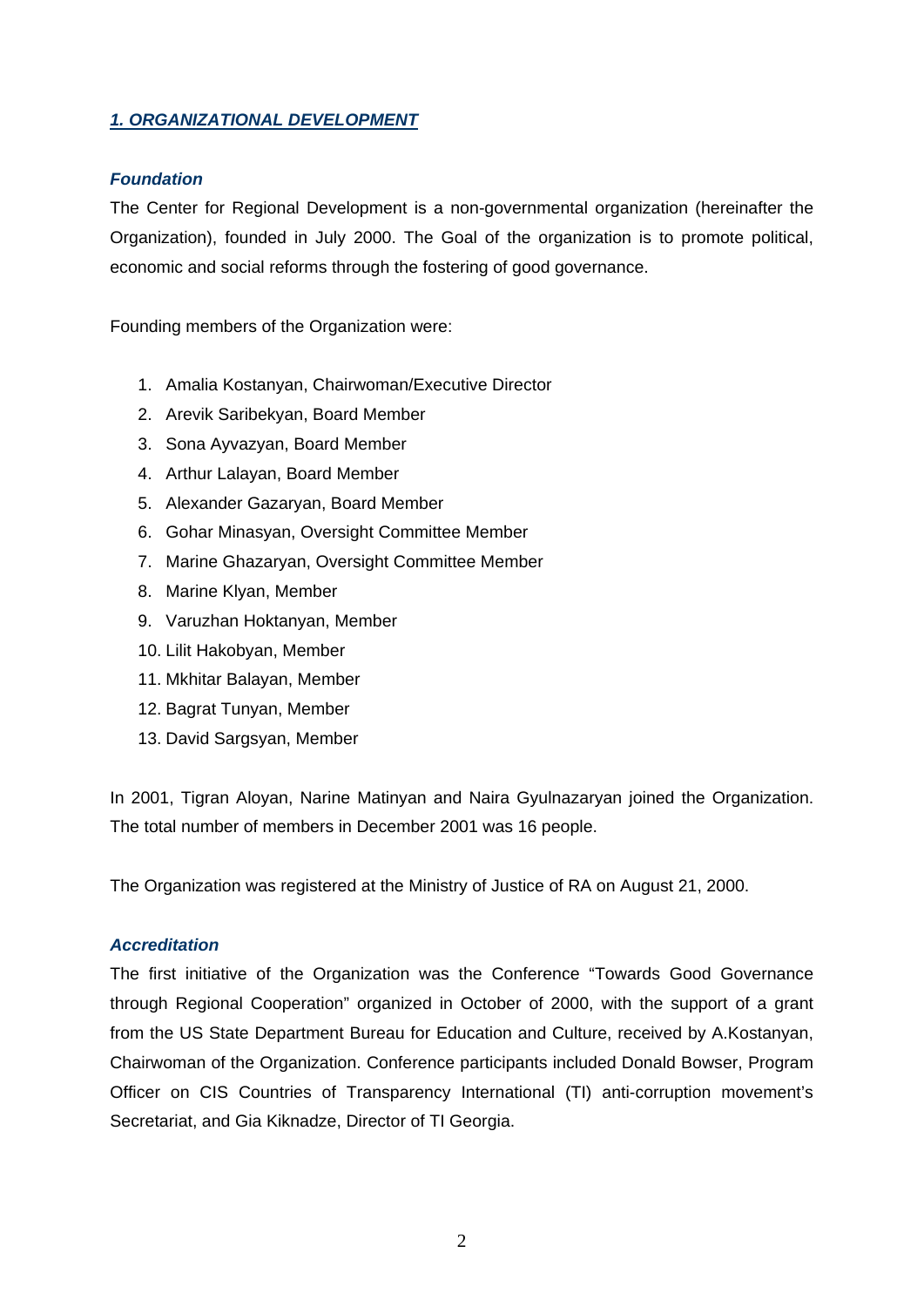In late October 2001, the Organization's representatives were invited to meet Peter Eigen, Chairman of TI, and Miklos Marschall, Regional Director of TI Secretariat, who were in Tbilisi on a business visit. In November 2000, the Organization was officially recognized as TI partner organization in Armenia and in May 2001 - as TI Chapter in Formation. In October 2001 the organization was conferred a status of TI National Chapter in Armenia.



*Meeting in Georgia* 

#### *Coalition Building*

In March 2001, in cooperation with the Civil Society Development Union the Organization held a seminar on "Formation of TI Chapter in Armenia: Prerequisites and Perspectives." The main purpose of the event was the establishment of an anti-corruption coalition under the Organization's umbrella in order to coordinate civil society efforts in this field.

By the end of the seminar, 9 out of 15 participant NGOs signed a Memorandum of Understanding on the establishment of an Anti-Corruption NGO Coalition.



*Seminar: "Formation of TI Chapter in Armenia: Prerequisites and Perspectives"* 

Eleven other NGOs joined the Anti-Corruption Coalition by the end of 2001. Member-organizations of the Anti-Corruption Coalition had diverse fields of interest, which included good governance; local selfgovernment; human rights; business development; environmental protection;

education; healthcare; mass media, tourism, etc.. Heads of the first 5 organizations in the below-mentioned list of Coalition members were elected as Members of the Board, and A.Kostanyan, the Organization Chairwoman, as the Chairwoman of the Coalition.

- 1. Center for Regional Development
- 2. Association of Community Finance Officers
- 3. Development Network
- 4. Civil Society Development Union
- 5. Foundation of Small and Medium Businesses
- 6. Association of Investigative Journalists
- 7. Association for Foreign Investment and Cooperation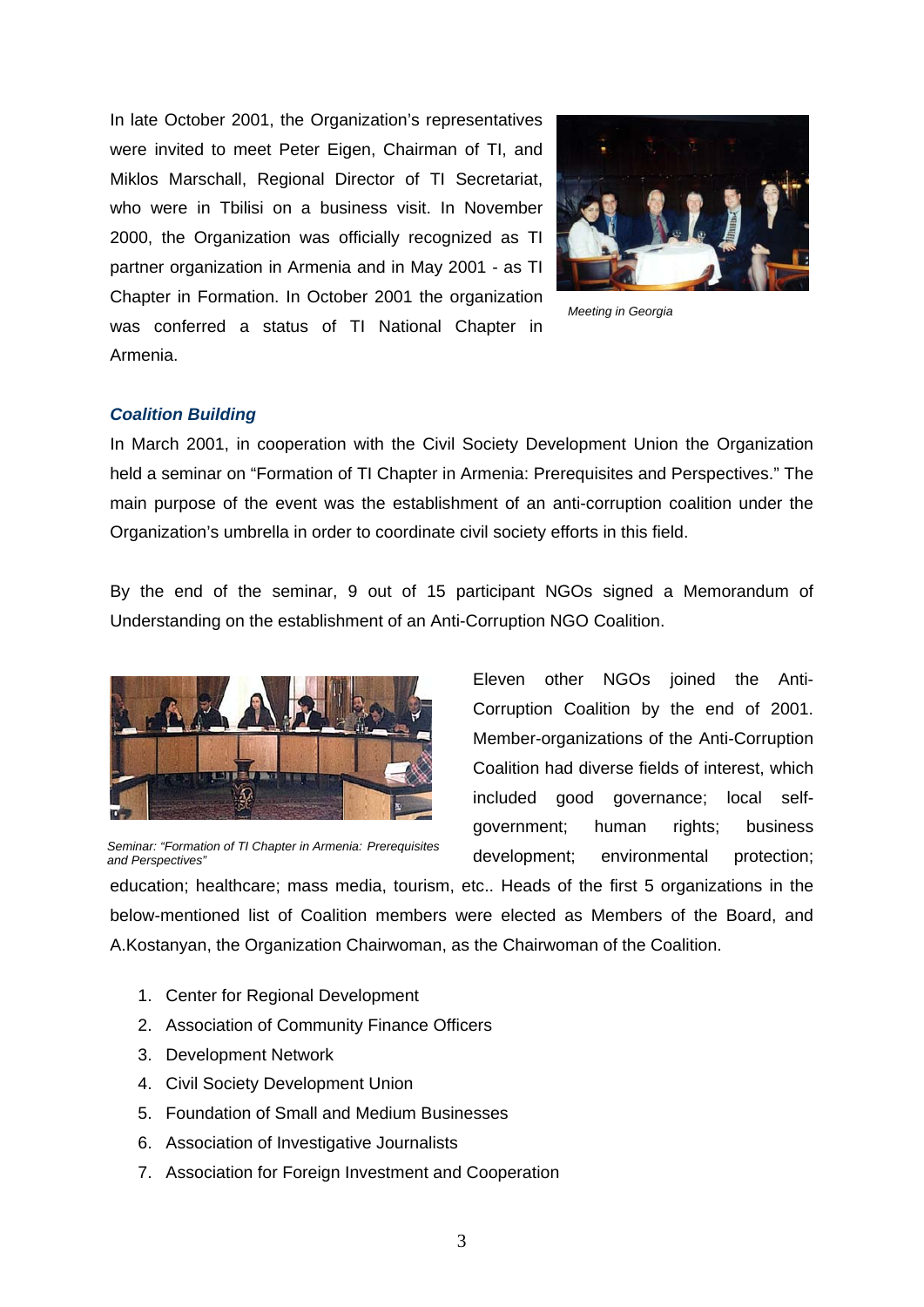- 8. "Zinvori Mair" Benevolent Committee of Armenia
- 9. Foreign Investors' Assembly
- 10. Society for the Defence of Drivers' Rights Achilles
- 11. Association of Armenian Wine Makers
- 12. Armenian Export Association of Machinery and Machine Tool Industry
- 13. Educational Scientific Center for National Development
- 14. Armenian Tourism Association
- 15. Union for the Protection of Consumers' Rights
- 16. Armenian Constitutional Rights' Protection Center
- 17. Association of Armenian Freight Forwarders
- 18. Environmental Survival
- 19. Union for Protection of Patients' Rights Asklepi
- 20. Society without Violence

The Coalition developed a 2-year anti-corruption campaign program to raise public awareness, to assist anti-corruption initiatives, to carry out public advocacy, etc.

Participation in the drafting and implementation of the RA Anticorruption Strategy Program was announced as one of priorities of the Anti-corruption NGO Coalition. Memberorganizations expressed their commitment to cooperate with the group of experts working on the draft of the National Anti-corruption Strategy Program under the World Bank IDF grant.

In this respect, representatives of the Organization and other members of the Coalition had meetings with representatives of the RA Government as well as international institutions. Amongst the latter were Timothy Jones, British Ambassador to Armenia; Volker Seit, Ambassador of the Federal Republic of Germany to Armenia; Keith Simons, Head of USAID Mission in Armenia; Roy Reeve, Ambassador, Head of Organization for Security and Cooperation in Europe (OSCE) Office in Yerevan; Marcus Duerst, Counsellor for International Cooperation and Humanitarian Assistance in Armenia, Azerbaijan and Georgia; Irakli Rekhviashvili, Project Manager, Open Society Institute (OSI) Local Government and Public Service Reform Initiative, etc.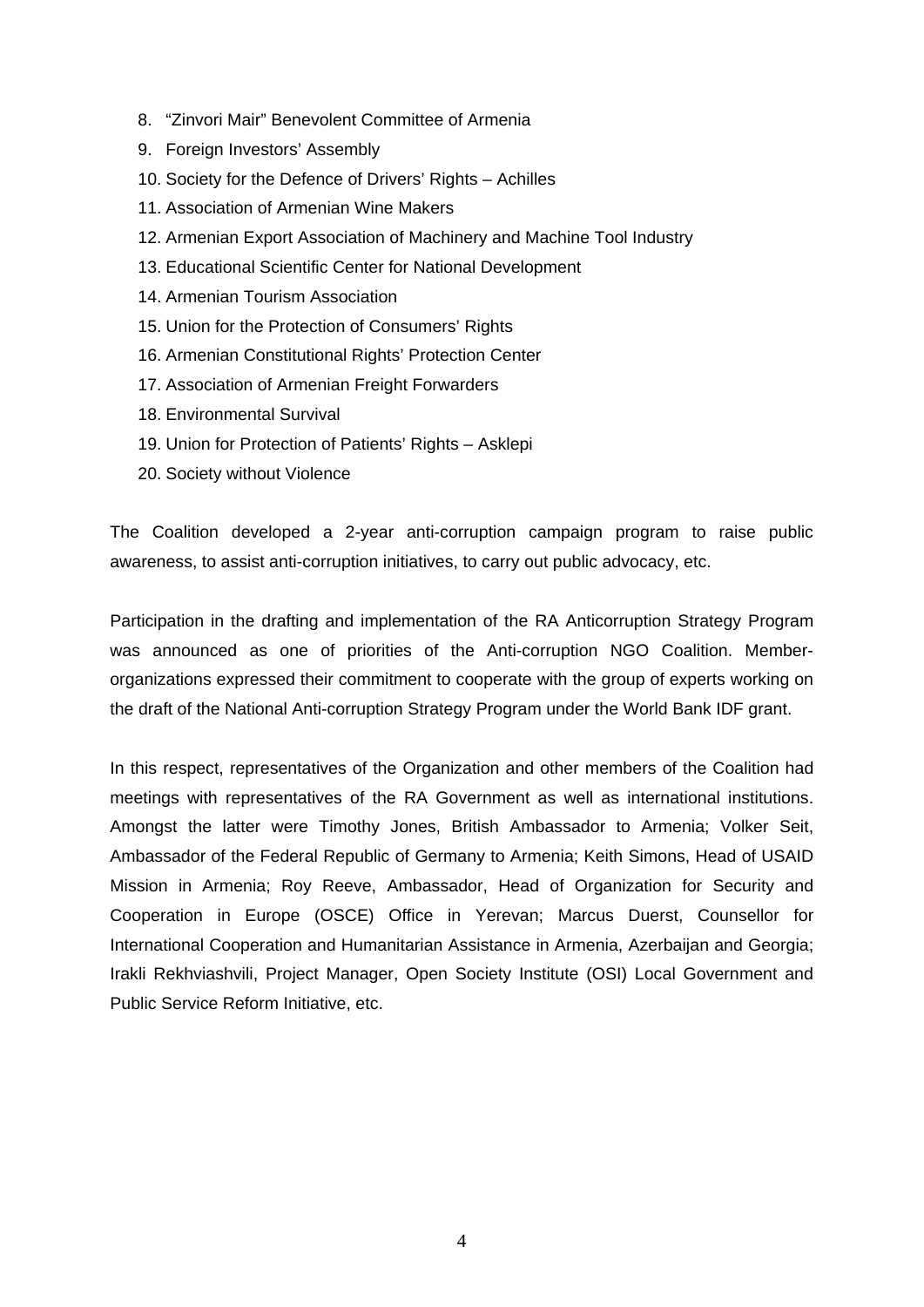## *2. GRANT PROJECTS*

#### *TI Regional Workshop*

On September 5-8 2001, M.Marschall, TI Regional Director and Stian Christensen, TI Secretariat Program Officer on CIS Countries, paid a visit to Armenia in order to meet the Organization's staff, representatives of the Armenian government and the international community.

A meeting held with Gagik Aslanyan, Vice-Speaker of RA National Assembly, addressed the current situation in Armenia as well as possible ways of cooperation between the Organization and the RA National Assembly. During the meeting with Vardan Oskanyan, Minister of Foreign Affairs and the member of the Anti-Corruption Committee under the RA Prime Minister, the parties agreed to further collaborate with the Organization in the elaboration and implementation of the National Anti-Corruption Program.



*TI representatives' meeting with the International Joint Task Force* 

On September 6, in the OSCE Office in Yerevan, a meeting was held with the participation of representatives from the International Anti-Corruption Joint Task Force, TI Secretariat and the Organization, which was attended by representatives of 10 international organizations and diplomatic missions. During the event, TI representatives briefly introduced

the TI movement, structure, mission, goals and activities carried out throughout the world. Issues concerning possible cooperation between the Organization and the international community were also discussed.

During their stay in Armenia, M.Marschall and S.Christensen also participated in a TI Regional Workshop "South Caucasus Cooperation in Combating Corruption", organized by the Organization, financed by the TI Secretariat through its Swiss Grant and supported by OSCE Offices in Yerevan, Baku and Tbilisi.

The main goal of the workshop was to enhance cooperation among the stakeholders in the region to promote transparency, accountability and integrity through joint anti-corruption initiatives. Representatives of TI Chapters from Armenia, Azerbaijan, Georgia and Russia, TI Secretariat, RA Government, NGO sector and international community attended the workshop. This event outlined and discussed possible initiatives to be implemented at the regional level.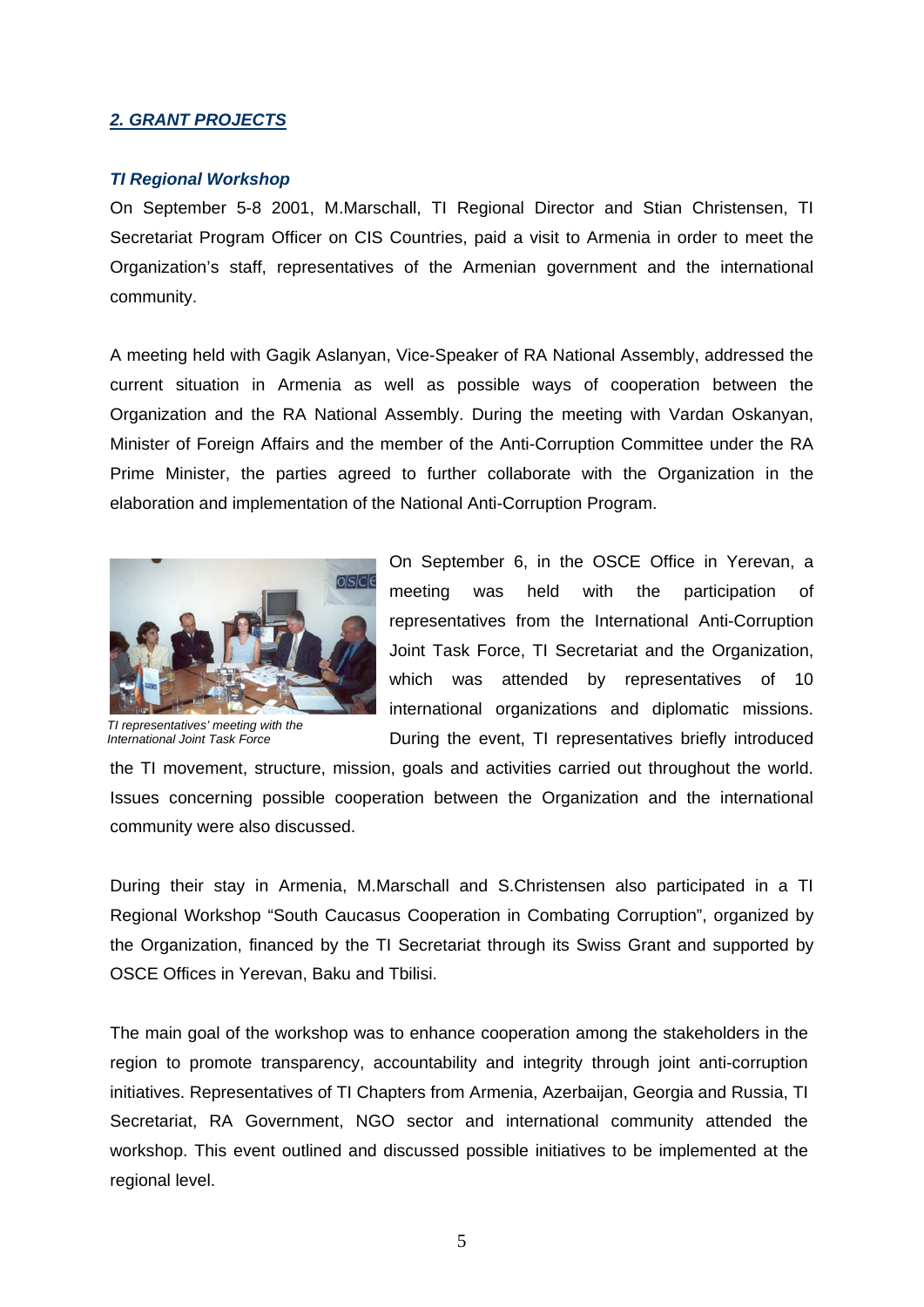At a press conference held after the workshop, Directors of TI chapters introduced regional anti-corruption projects to be designed and implemented in the South Caucasus. M.Marschall underlined the importance of TI activities in the region and emphasized the support of the TI Secretariat for the proposed regional projects.

#### *Promoting Transparency at Regional Customs*

In September 2001, the Organization, together with the Association of Young Economists of Georgia and Entrepreneurship Development Foundation of Azerbaijan, started a Project on Promoting Transparency at Regional Customs, funded by the Eurasia Foundation South Caucasus Cooperation Program and to be completed by July 2002.

The main objectives of the Project were the evaluation of the general situation related to regional customs services, identification of major problems and development of recommendations to promote transparency and predictability at customs services in the South Caucasus.

Project activities included the organization of a series of regional and national meetings and roundtable discussions in the three participant countries. A regional meeting of Project codirectors and a joint press conference were organized in Tbilisi in October 2001. These events were followed by national press conferences held in Yerevan and Baku.

By the end of the Project, the Organization planned to publish and disseminate booklets and brochures to provide the key beneficiaries - local and foreign travellers and entrepreneurs as well as policy makers - with the required information on how to cross regional borders.

#### *Translation and Adaptation of TI Source Book*

In October 2001, the Organization, with support of TI Secretariat through its USAID SIP Grant, commenced adaptation of selected chapters of TI Source Book to comply with the Armenian context. The Project planned to share with all interested parties the worldwide experience of TI in drafting and implementing anti-corruption strategies and measures.

The adapted version of selected chapters of the Source Book would contribute to the process of elaborating the National Anti-Corruption Strategy by a group of local and foreign experts, supported by the World Bank. It would become a practical tool in drafting, implementing and monitoring national anti-corruption programs. The final version would be published and disseminated among government officials, members of the Anti-corruption NGO Coalition, other NGOs, business community, media, etc.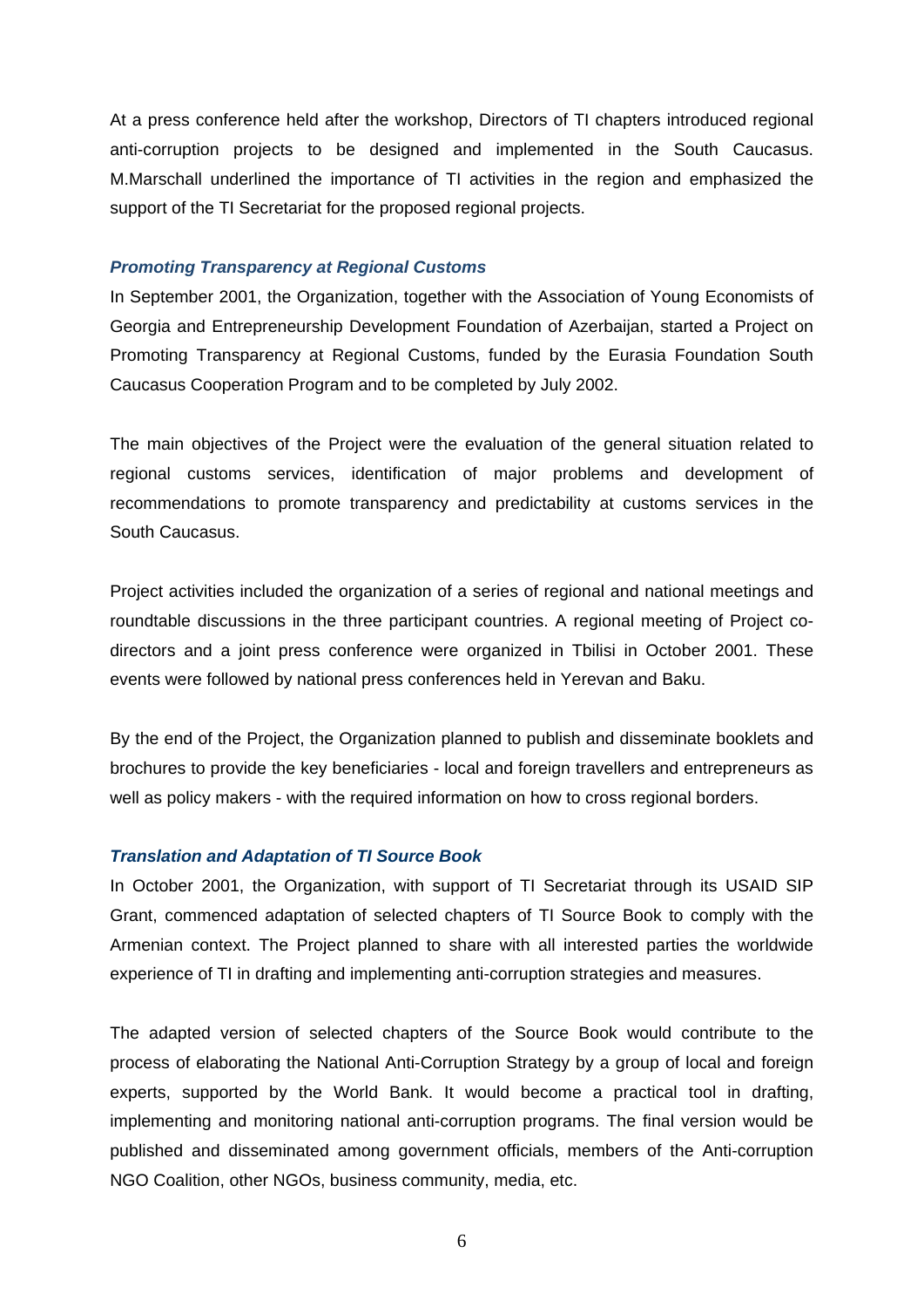## *3. PARTICIPATION IN CONFERENCES AND WORKSHOPS*

During the years 2000-2001, representatives of the Organization participated and contributed in the following conferences and seminars:

- *2000 November* USAID/DAI National Workshop "Regional Water Resource Management", Yerevan, Armenia;
- **2001 February -** Study tour to Bulgaria for the Armenian government officials and representatives of NGO community, funded by USAID;
- **2001 March Regional Seminar "Prospects for the Development of Institutions of Public** Policy in the South Caucasus", the Eurasia Foundation, Baku, Azerbaijan;
- **2001 March -** Third Preparatory Seminar for the Ninth OSCE Economic Forum "Transparency and Good Governance in Economic Matters: Institutions, Governance and Economic Performance", Bucharest, Romania;
- **2001 May -** Regional Workshop "How to Organize In-depth Public Policy Research about Economic Integration in the South Caucasus", OSI/Eurasia Foundation, Yerevan, Armenia;
- **2001 May -** Second Global Forum "Fighting Corruption and Safeguarding Integrity", Hague, the Netherlands;
- **2001 May Ninth OSCE Economic Forum "Transparency and Good Governance in** Economic Matters", Prague, Czech Republic;
- **2001 July Seminar on "Strengthening the OSCE's Role in the Realm of Environment and** Security", OSCE, Berlin, Germany;
- *2001 July* **-** International Conference "Anti-Corruption Strategies for Transition Economies: Common Problems, Common Solutions", OSI, Kiev, Ukraine;
- *2001 October* **-** Annual TI Meeting and the Tenth International Anti-Corruption Conference, Prague, Czech Republic.